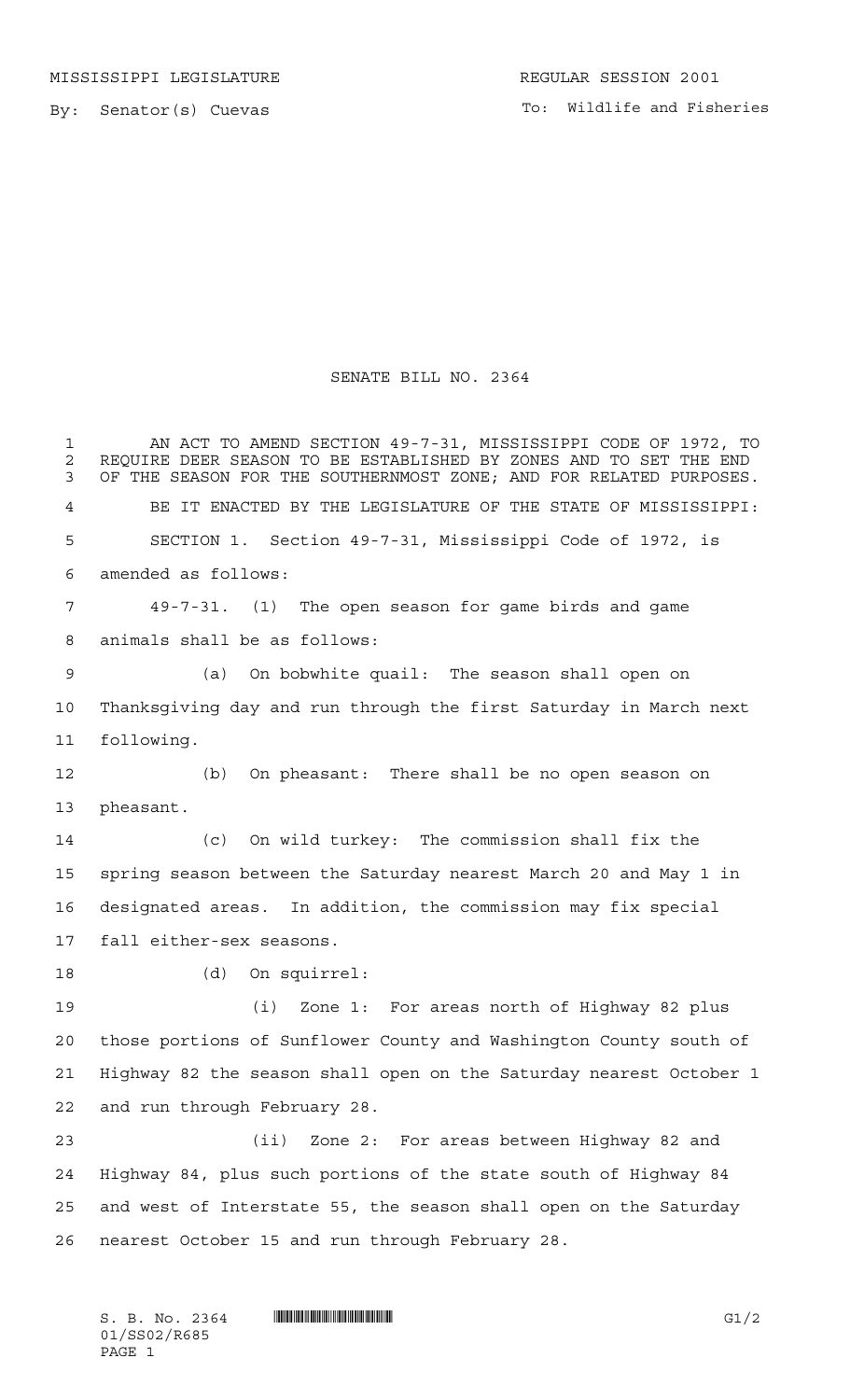$S. B. No. 2364$  . SIND  $\overline{S}$ 01/SS02/R685 PAGE 2 (iii) Zone 3: For areas south of Highway 84 and east of Interstate 55 the season shall open on the last Saturday in October and run through February 28. (e) On deer: (i) With bow and arrow: October 1 through the Friday prior to Thanksgiving. (ii) With guns and with dogs: From the Saturday prior to Thanksgiving through December 1. (iii) With primitive weapons and without dogs: December 2 through December 15. (iv) With guns and without dogs: December 16 through December 23. The commission shall set the season by zones in the state, with the season in the southernmost zone extending beyond mid-January if recommended by department biologists. However, the commission may allow hunting statewide or in specific areas with any legal weapon which it may designate without dogs after the end of the last season for hunting deer with guns and with dogs, but the season with legal designated weapons and without dogs shall not extend beyond January 31. (v) With guns and with dogs: December 24 through a date fixed by the commission that will provide a total of thirty-nine (39) days of hunting deer with guns and with dogs when added to the number of days provided for hunting deer with guns and with dogs in paragraph (e)(ii). The commission may extend the season with guns and with dogs in the southernmost zone until January 31. (vi) When hunting deer during any gun season on deer, a hunter must wear in full view five hundred (500) square inches of solid unbroken fluorescent orange. (vii) In order to set and regulate the deer seasons, the commission may: A. Set and regulate the deer seasons on wildlife management areas which it administers;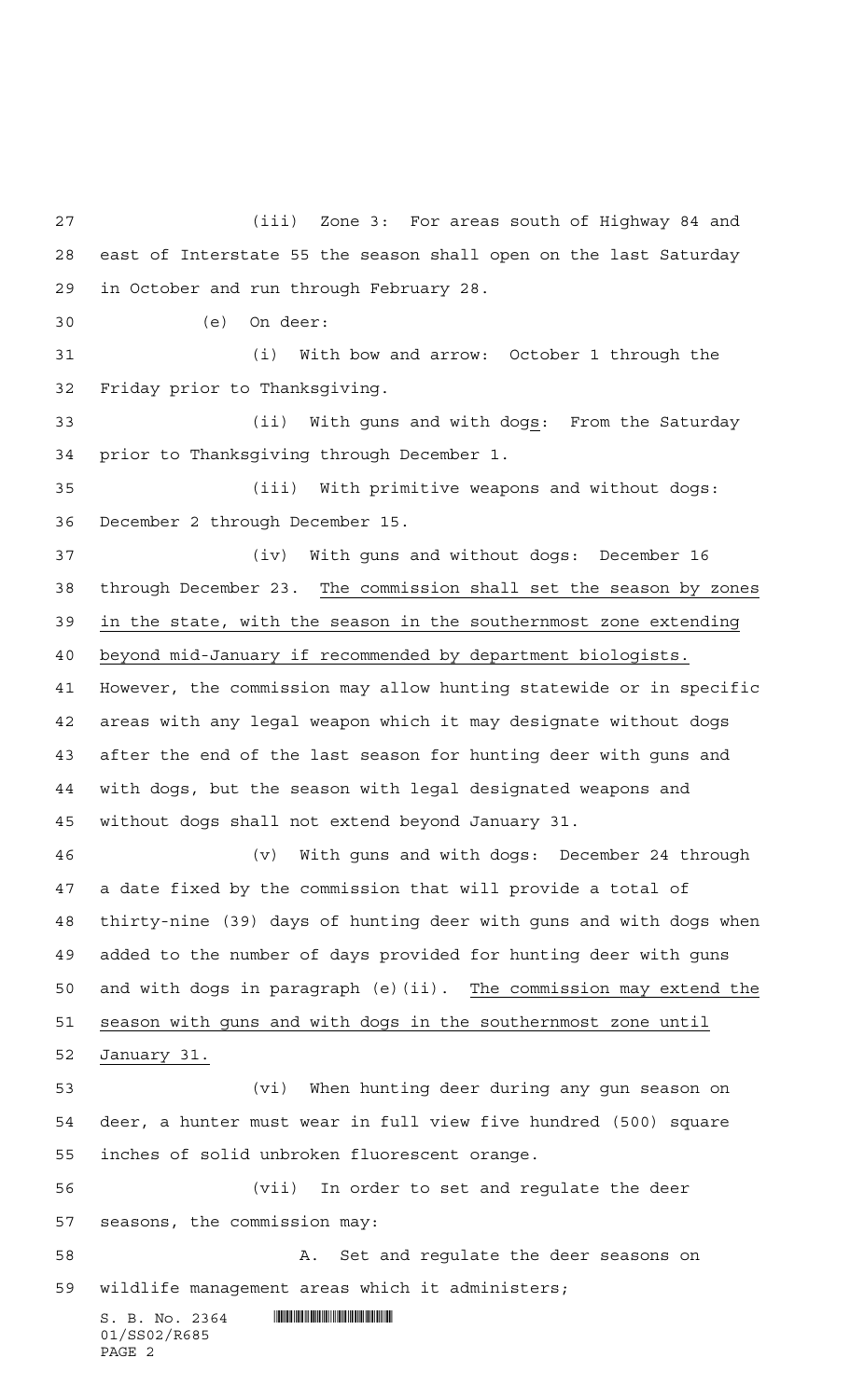B. Allow the harvesting of antlerless deer in the districts or zones upon the recommendation of the executive director based upon good and substantial quantitative data and research evaluations that demonstrate that the harvesting is necessary to properly manage the herd. The commission, only upon the recommendation of the executive director, may allow the harvesting of antlerless deer during the deer season with guns and with dogs by a majority vote of the commission. Nothing in this section prohibits the harvesting of either sex deer by landowners or leaseholders on private lands under a deer management program prescribed or approved by the executive director.

 C. Provide a special permit for the harvesting of deer when they are depredating and destroying crops. The department shall supervise the harvesting and provide for the salvaging of the meat of the animals. The commission may authorize the department to assist any farmer in this state, who sustains crop damage by wildlife, in eradication of the problem wildlife.

 (viii) The commission shall establish a special hunting season for youth under the age of sixteen (16) and for handicapped persons in the Natchez State Park. The commission shall also establish a primitive weapon season in the Natchez State Park. The selection of participants in the primitive weapon season shall be by public drawing from all qualified applications. The commission shall set the number of permits to be issued and the length of the special seasons. The commission may also establish a special hunting season for youth and handicapped persons or a primitive weapon season as provided in this subparagraph in any other state park under the jurisdiction of the department but shall only do so upon the recommendation of the staff of the department as approved by the commission. The commission shall select participants and set the number of permits

01/SS02/R685 PAGE 3

 $S. B. No. 2364$  . So  $R$  and  $R$  and  $R$  and  $R$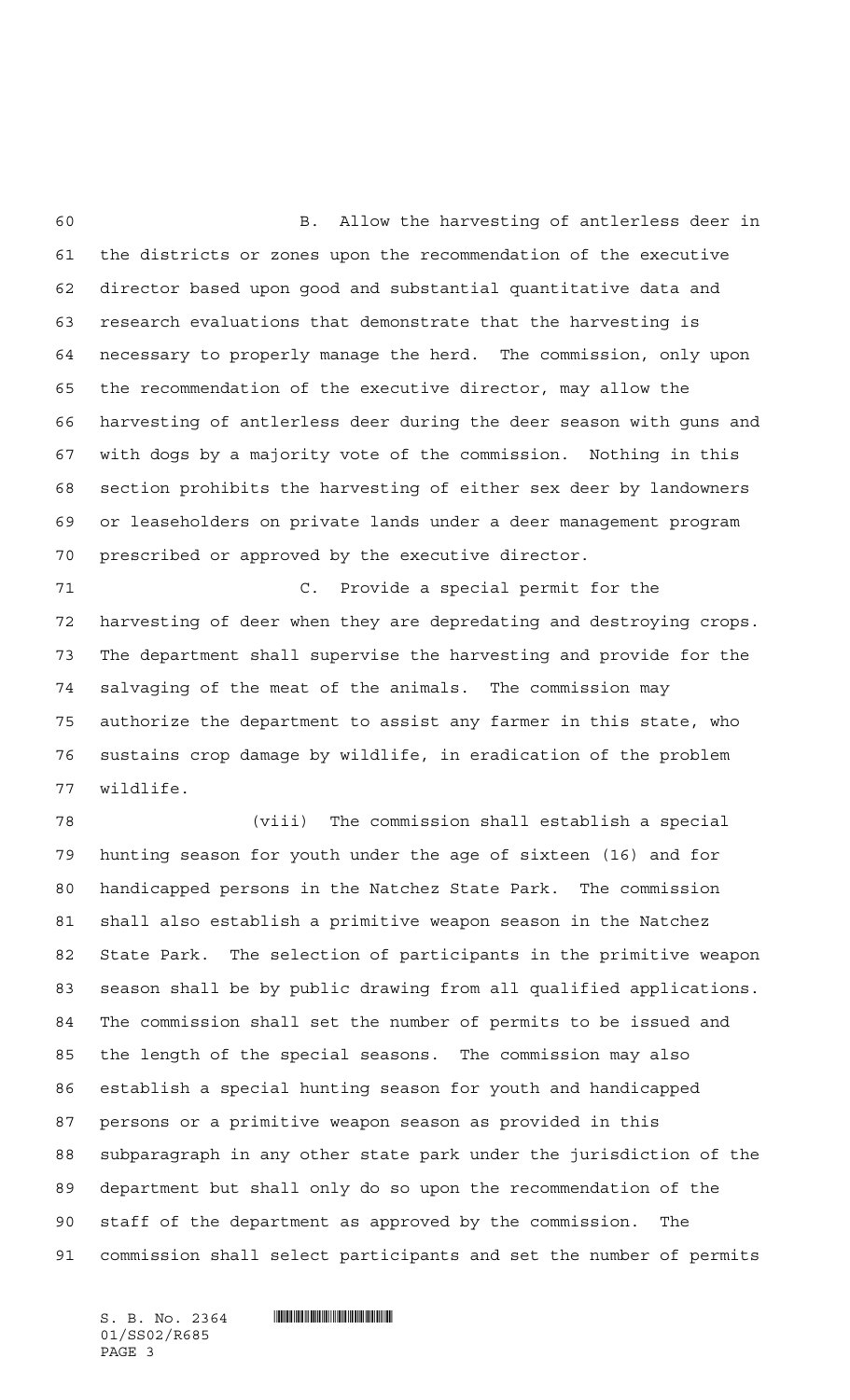to be issued and the length of the special seasons in the manner provided in this subparagraph.

 (ix) The commission may establish and regulate special youth hunts for all nonmigratory game birds and animals outside of the open season on wildlife management areas and on private lands.

 (f) On fur-bearing animals: The commission may fix the open season on fur-bearing animals between November 1 and March 1 next following and fix the open season for hunting opossums, raccoons and bobcats with dogs and guns by licensed hunters from October 1 to February 28 next following; but raccoons and bobcats may be run, hunted, chased or pursued throughout the year with dogs by licensed hunters. The commission may establish an additional open season on raccoon from July 1 through October 1, and the bag limit on raccoon during the additional open season shall be one (1) per party, per night.

 (g) On rabbits: The season shall open on the Saturday nearest October 15 and run through February 28 next following, and when rabbits are depredating or destroying crops, the owner of the crops or his tenants may shoot the rabbits with guns.

 (h) On predatory animals: The hunting of predatory animals shall be restricted to the open seasons for hunting any game animal or game bird, using only the firearms, ammunition, primitive weapons or archery equipment legal for use during that open season. Landowners, agricultural leaseholders or their designated agents may take predatory animals year-round on lands owned or leased by them. The taking of any animal or animals other than beavers or coyote by the use of a trap or traps is unlawful except during the time the season is open for the taking of fur-bearing animals. Fox and coyote may be run, chased or pursued with dogs except as provided in Section 49-7-32 year-round by licensed hunters.

 $S. B. No. 2364$  . So  $R$  and  $R$  and  $R$  and  $R$ 01/SS02/R685 PAGE 4